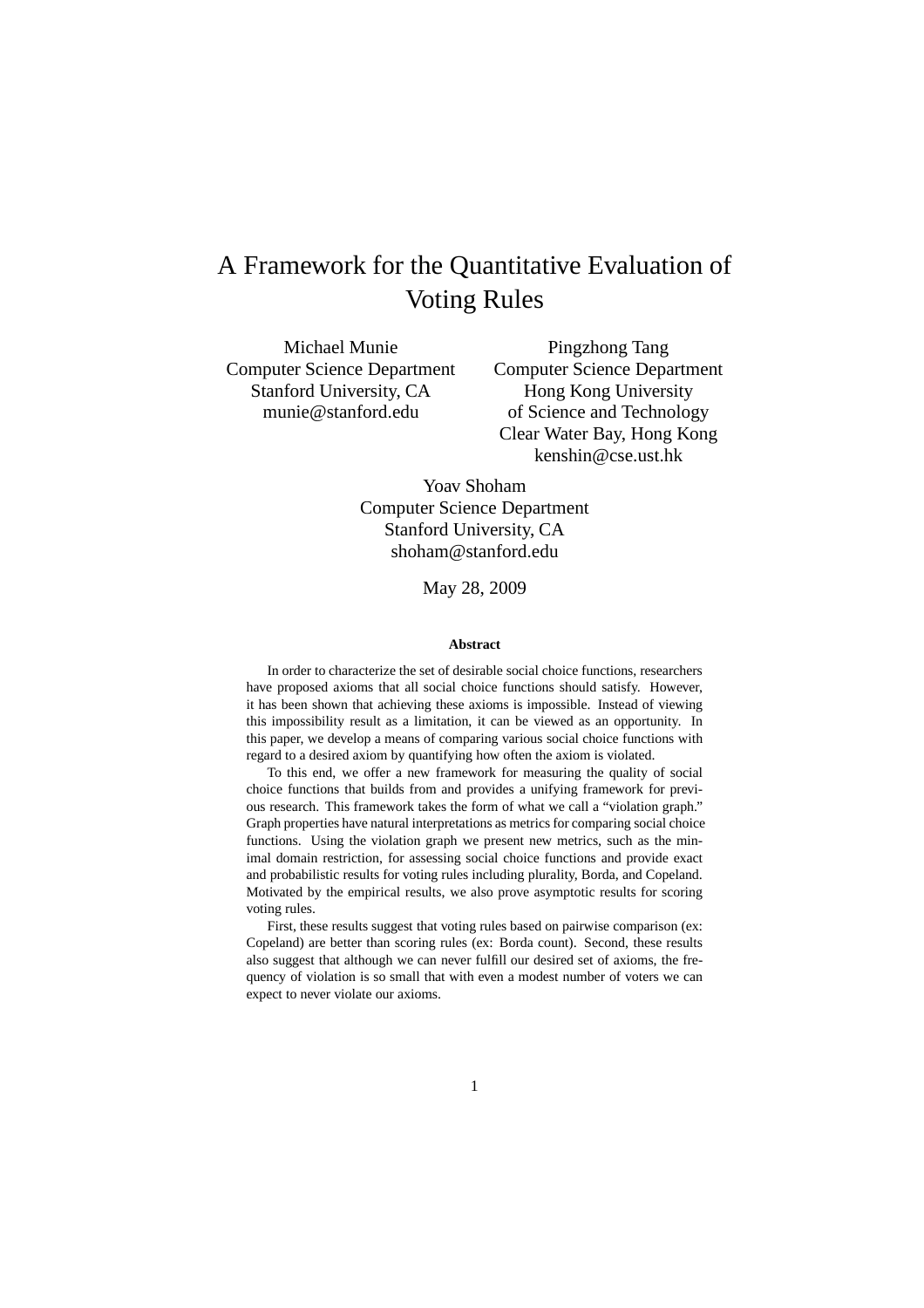# **1 Introduction**

Social choice theory is concerned with the extent to which individual preferences can be aggregated into a social decision in a satisfactory manner. The idea of preference aggregation can be implemented by designing a *social choice function*, which takes a preference profile (a collection of the orderings of each individual over alternatives that express the preference of that individual) as input and returns a socially optimal alternative. The satisfaction of our goal to aggregate individual preferences is then described by the fulfillment of a set of socially desirable conditions on the social choice function.

Unfortunately, social choice theory is sometimes called a "science of the impossible" because of the domination of various impossibility theorems. For example, the Muller-Satterthwaite theorem [20] states that every social choice function that is weakly Pareto efficient and monotonic has a dictator, whose preferred alternative is always chosen by the social choice function. One can test by a small computer program [17] that out of  $3^{36}$  possible social choice functions with 2 voters and 3 candidates, there are only 17 monotonic functions, all of which have extremely unsatisfactory properties such as dictatorship or constant output.

One perspective is that monotonicity is too strong and should be dropped as a desirable conditions. However, the strength of this condition can be viewed as a positive or a negative, depending on if the framework being used is qualitative or quantitative. Qualitatively, we are unable to differentiate between the quality of social choice functions because they all violate our criteria. In our quantitative work, the strength is a positive because it better allows us to discriminate between social choice functions which we use to ask to what extent do different social choice functions violate this condition.

We offer a new framework for quantitatively evaluating and comparing social choice functions. There are three key dimensions on which our evaluation depends: the type of violation we seek to quantify, the specific metric by which we measure the violation, and the population distribution over which the violation exists. We choose the first dimension to be monotonicity here and will motivate this choice in the next section. As we will discuss in the paper, our three dimensions have simple and natural graph interpretations. By introducing a model called the "violation graph," we provide a means of easily varying the dimensions of the problem while applying the same algorithms to produce the computational results.

We then demonstrate our framework using different voting rules as target social choice functions and compare them via the aforementioned dimensions using violation graphs. For small and medium sized domains, we provide both exact and sampled results. Interestingly, these results show that (among other things) voting rules based on pairwise comparison, such as Copeland and Maxmin, perform better than scorebased voting rules, such as plurality and Borda. Motivated by these empirical results, we also prove certain asymptotic results that help us better understand the satisfaction of monotonicity for scoring rules when the number of voters tends to infinity.

The structure of our paper is as follows. In Section 2, we discuss the foundational material needed to proceed. In Sections 3 and 4 we review the related work in social choice theory and formally present the violation graph approach. Then in Section 5, we provide empirical results and algorithms. In Section 6 we prove asymptotic results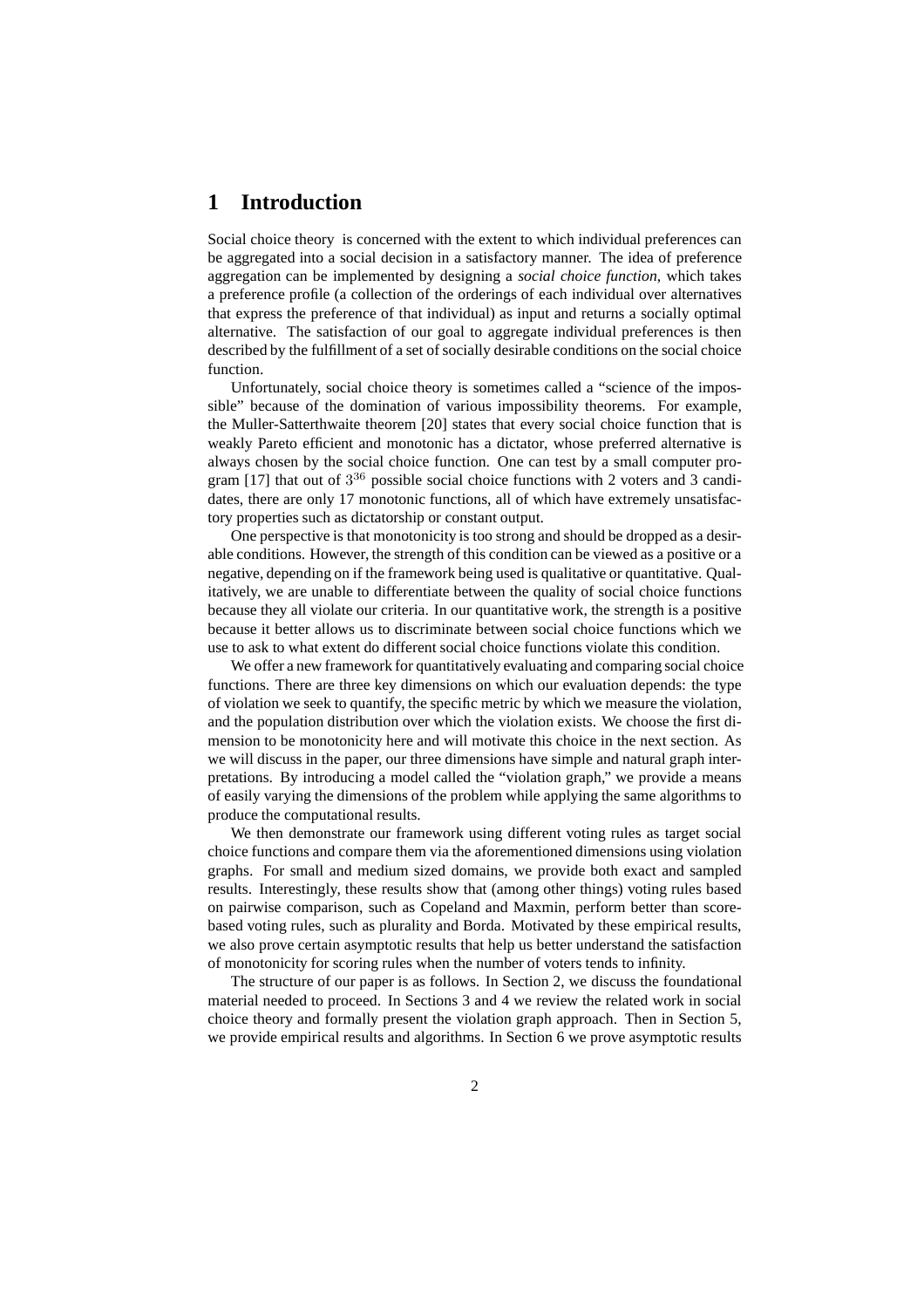that support these findings. Finally, we conclude and discuss future work in Section 7.

# **2 Background**

To lay a foundation, we will first briefly cover the necessary material on social choice.

## **2.1 Social Choice Functions: Maskin Monotonicity versus Strategy Proofness**

Formally, let  $N = \{1, 2, ..., n\}$  denote a set of voters, and O denote a finite set of alternatives. Let  $L$  be the set of strict total orders over  $O$  and denote voter i's preference as  $\succ_i$ . A social choice function is a function  $C: L^n \mapsto O$ .

Not all social choice functions are equally desirable. There are several principles that social choice theorists have argued that social choice functions should ideally adhere to. As we mentioned, Maskin's monotonicity (sometimes called "strong monotonicity") is such a desirable property. It states that when a social choice function chooses a candidate based on some preference profile of all voters, this candidate should remain the selection under preference changes where the winner's position does not fall in each voter's profile. More formally,

**Definition 1** *(Maskin Monotonicity) A social choice function C is Maskin monotonic if for any*  $o \in O$  *and any preference profile*  $\succ \in L^n$  *with*  $C(\succ) = o$ *, then for any other preference profile*  $\succ'$  *with the property that*  $\forall i \in N, \forall o' \in O$ ,  $o \succ'_{i} o'$  *if*  $o \succ_{i} o'$ *, it must be that*  $C(\succ') = 0$ .

There are two critical points to note about our use of Maskin's Monotonicity. First, as we mentioned in the introduction, all non-trivial social choice functions violate Maskin monotonicity at some profile. Although it may seem that the requirement of Maskin monotonicity is too strict, it is precisely the strictness that gives us great power of discrimination. If we instead used a weaker requirement like standard monotonicity [19], many social choice functions would not violate this property at all, giving us limited power to speak of the differences between voting rules. Secondly, Maskin's monotonicity also plays an important role in implementation theory [18] in that it serves as a necessary condition of Nash implementability.

A closely related condition is strategy-proofness.

**Definition 2** *A social choice function C is* manipulable *at profile*  $>$  *by individual i via*  $\succ'$  *if*  $C(\succ_{-i}, \succ'_i) \succ_i C(\succ)$ , where  $(\succ_{-i}, \succ'_i)$  is the profile resulting from replacing  $\succ_i$ *with*  $\succ_i'$  *in*  $\succ$ *.* 

A social choice function is *strategy-proof* if it is not manipulable by any individual at any profile.

It is well known [20] that strategy-proofness and Maskin monotonicity are equivalent in unrestricted domains and that strategy-proofness is stronger in restricted domain. Strategy-proofness is a reasonable property on the basis of which to compare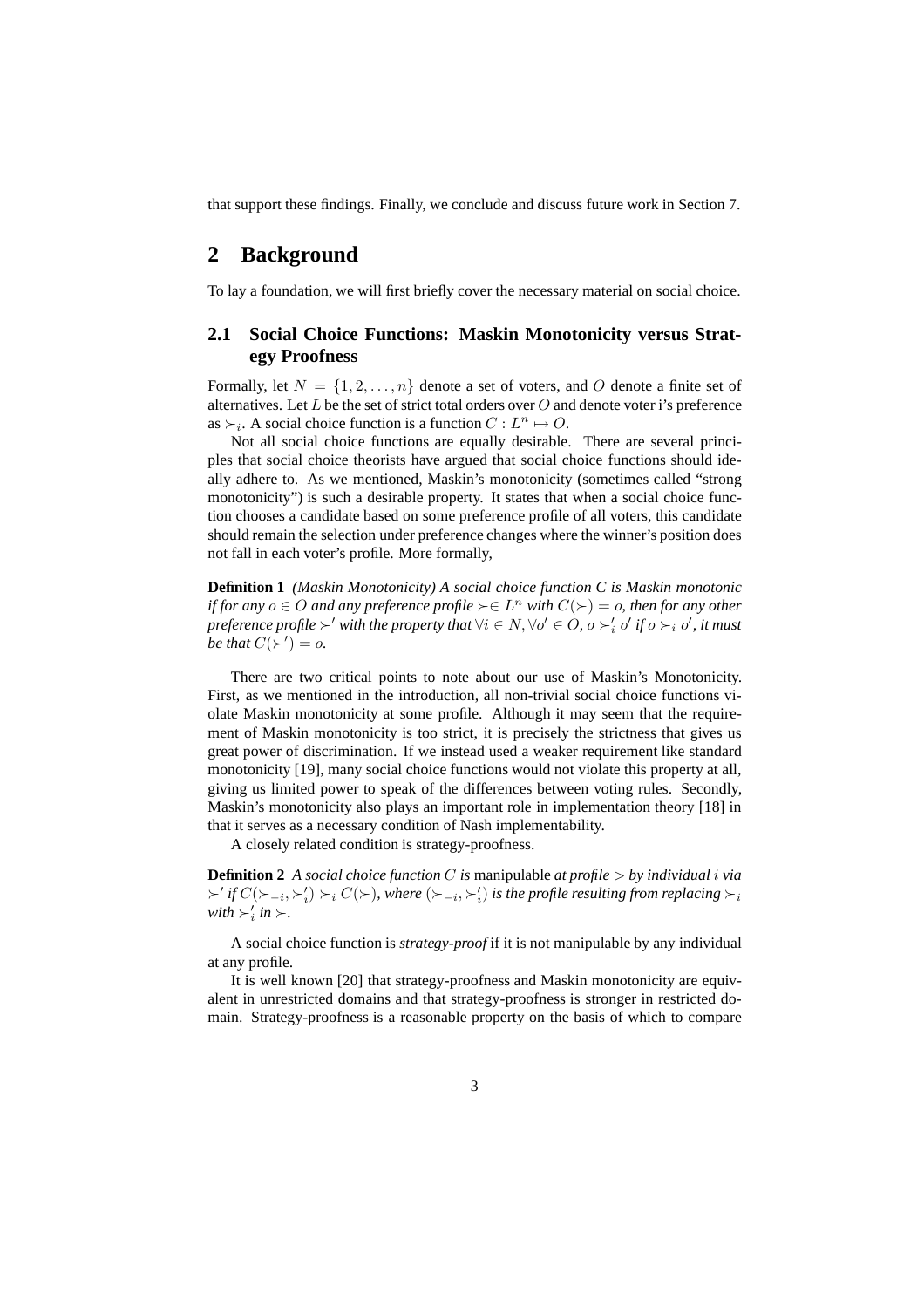social choice functions, and in the next section we discuss the previous work on measuring its violation. However, Maskin Monotonicity is no less good of a candidate, and it is important to realize that it is a different diagnostic tool because the relationship of the number of profiles violating these different properties is unknown. Maskin monotonicity is especially crucial to study given its importance in social choice theory and implementation theory as we have mentioned.

Before we continue, we will describe the voting rules we will later analyze.

#### **2.2 Voting Rules**

The specific voting rules we consider in this paper are Plurality, Borda, Copeland, Maxmin, and Plurality with Runoff.

- **Positional scoring rules**: Let  $s_i$  be the point value of an outcome ranked in position j and refer to  $s = (s_1, s_2, \dots, s_m)$  as a scoring vector. Let  $d(\succ_i, o) =$  $s_{p(\succ_i, o)}$ , where  $p(\succ_i, o)$  is the position of an outcome *o* in an individual preference  $\succ_i$ , and for preference profile  $\succ = (\succ_1, \ldots, \succ_n)$ , let  $d(\succ, o) = \Sigma_{i \in N} d(\succ_i)$ , o). The winner is the outcome  $o^*$  that maximizes  $d(\succ, o)$ .
	- **Plurality** is a positional scoring rule with scoring vector  $(1, 0, \ldots, 0)$ .
	- **Borda** is a positional scoring rule with scoring vector  $(m-1, m-2, \ldots, 0)$ .
- **Plurality with Runoff** is a variation of plurality where the plurality scoring vector is used to determine the two outcomes with the highest scores. Then, after all other outcomes but the top two have been removed from all the preference orderings, the plurality scoring rule is used again to determine the winner.
- **Copeland** is a pairwise comparison based voting rule where for each pair of outcomes the plurality rule is used to determine the winner of this pairwise comparison after removing all outcomes but the two in question. Each outcome gets one point for every pairwise comparison it wins and loses one point for each comparison it loses. The winner is the outcome with highest score.
- **Maxmin** is a voting rule based on pairwise comparison. Let  $N(o, o')$  be the number of voters that prefer  $o$  to  $o'$  and the score of outcome  $o$ , equals  $min_{o'\in O\setminus o}N(o, o').$ The winner is then the outcome with the highest score.

We assume alternatives can be ordered lexicographically and that ties are broken lexicographically for all voting rules.

# **3 Related Work**

Social choice functions are qualitatively characterized<sup>1</sup> by two strong and well known results, the Gibbard-Satterthwaite [12, 27] and the Muller-Satterthwaite [20] theorems. The Gibbard-Satterthwaite theorem states that for every social choice function that

<sup>&</sup>lt;sup>1</sup>Social welfare functions were similarly characterized by Arrow's [1] seminal paper.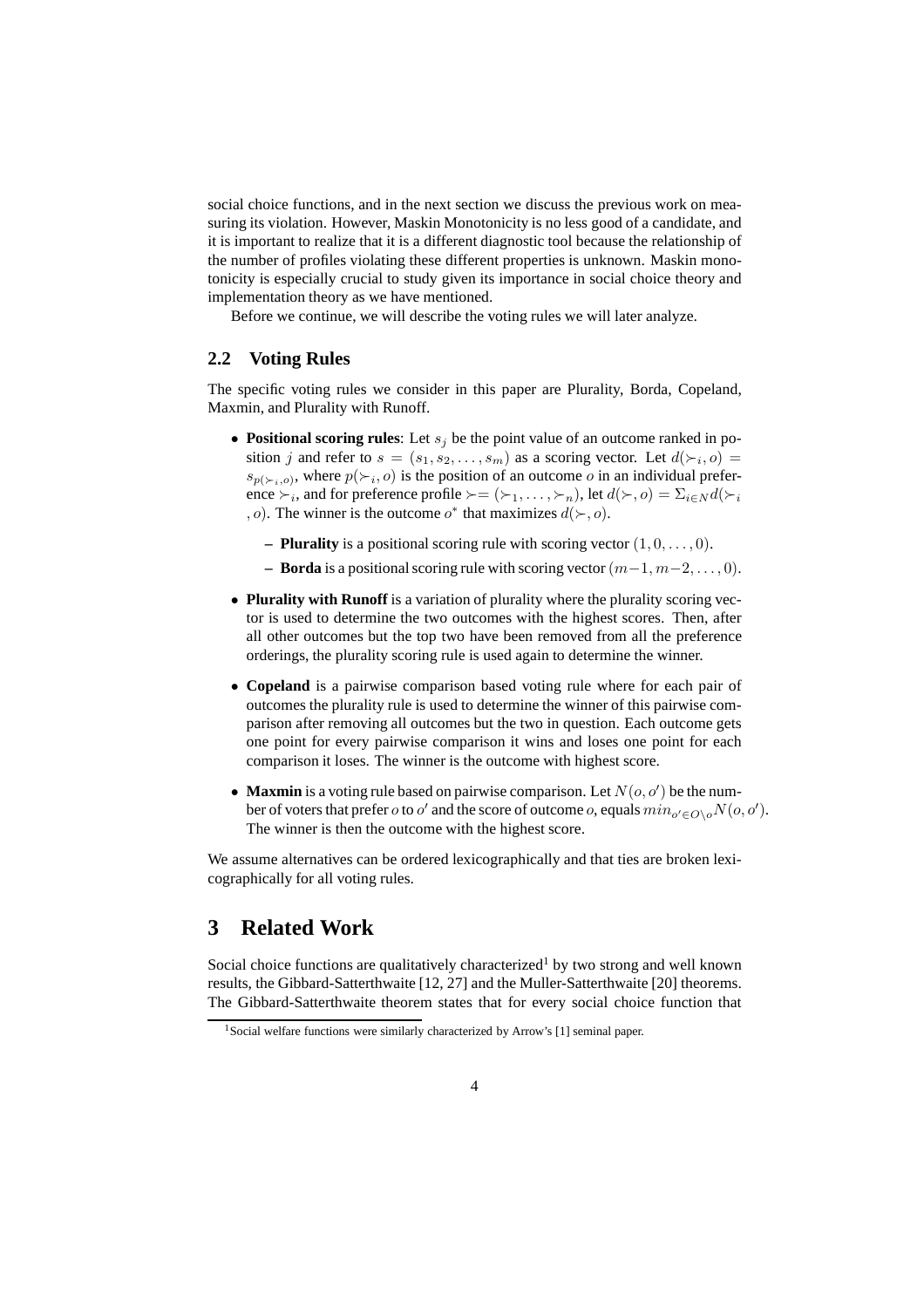is non-dictatorial and whose range has at least three alternatives, there exists at least one profile that can be manipulated by a single voter. In a similar result, the Muller-Satterthwaite theorem states that for every social choice function that is weakly Pareto efficient and non-dictatorial there is some profile where a monotonic change with respect to the winner would cause that alternative to lose.

While there has been research by Fedrizzi [9] and others on comparing voting systems by determining which of a set of desirable requirements for social choice functions are satisfied , the previous work most relevant to this paper has focused on quantifying the proportion of profiles that are manipulable. Although we focus on monotonicity instead of manipulability, the quantitative nature of this work is related. The first conjecture that the proportion of manipulable profiles was small was made by Pattanaik in [24]. An asymptotic bound on unstable profiles under the plurality rule was proved by Peleg in [25], and this work was extended and sharpened by Fristrup and Kleiding [11] and also Slinko [28] where the proportion of manipulable profiles was shown to be  $\Theta(\frac{1}{\sqrt{n}})$ , with *n* being the number of voters and the constant factor depending on the number of candidates  $m$ . In a similar line of work, Nurmi [23] focuses on quantifying how often voting rules select the same winners and how often the set of winners overlap.

Other research approached the problem using computer simulations, with early work by Nitzan [22] studying situations with up to 90 voters on plurality and Borda count by estimating the proportion of manipulable profiles. By looking at three metrics in addition to the proportion of manipulable profiles, Smith[29] simulated common social choice functions looking for strategy-proofness violations. A slightly different vein of work by Kelly [14, 15] examined the distribution of manipulable profile proportions for random social choice functions that were onto and non-dictatorial and, using computer simulation, found that the average proportion of manipulable profiles was almost one.

Much of the related work has assumed that each profile is equally likely (referred to as the Impartial Culture (IC) assumption) and thus interprets this proportion as a probability, as we do in this paper. However, other work has assumed that the identities of voters are anonymous as well as impartial (IAC) giving us a different distribution over profiles. Working in this distribution,Favardin [8, 7] examines both individual and coalitional manipulation (while also allowing for counter-threats) and finds that Borda count is more vulnerable to strategic manipulation than Copeland's rule. Also considering coalitional manipulation, Lepelley [16] generalizes the special cases of IAC and IC to the space of Polya-Eggenberger probability models and runs simulations to calculate violation probabilities. Slinko [26] evaluates some voting rules including approval voting, Borda, and plurality, by looking at the asymptotic average threshold coalition size and provides analytic results.

Because the domain of all profiles violates strategy-proofness, there is a rich body of work by Kelly and others [4, 2, 21] among others, looking at various restricted domains where strategy-proofness holds. Simple majority voting has been shown by Maskin [5] to be strategy-proof in the restricted domain where the Condorcet winner exists, but the Condorcet winner does not always exist, and the probability of its existence even tends towards 0 as the number of alternatives increases, as shown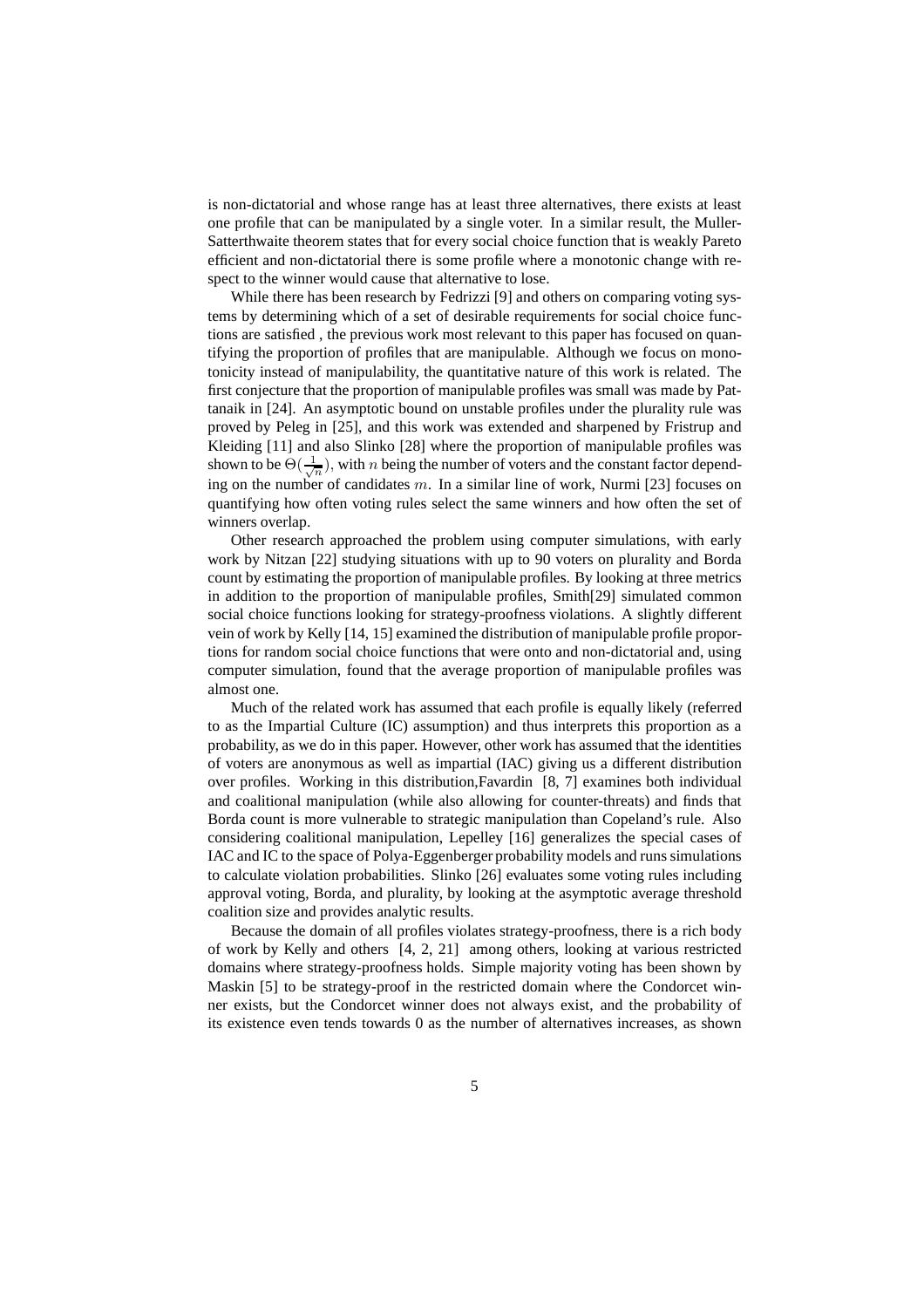in Fishburn [10]. Recent work by Bochet [3] gives the minimal domain restriction for a non-dictatorial, Pareto optimal, and strategy-proof (or Maskin monotonic) social choice function to exist. However, the social choice functions that satisfy these requirements in this minimal domain have a very strong dictatorial flavor. A different approach is to take a known domain where strategy-proofness holds and calculate the minimal monotonic extension as in Thomson [30] and Erden [6].

We focus on completing the picture in light of previous research. While most previous work has concentrated on strategy-proofness, we focus on Maskin's monotonicity and quantifying how much it is violated. In addition to using metrics used in previous work, we also introduce the metric of domain restriction for measuring the quality of a social choice function.

# **4 Violation Graph**

The violation graph is a natural tool for comparing different social choice functions.

**Definition 3** *(Violation Graph)* A *violation graph is a tuple*  $M = (C, A, G)$ *. C is a social choice function.* A, the violation type, is a function  $V \times V \times C \mapsto \{True, False\}$ *that encodes our desired violation property (such as Maskin's monotonicity) and is true exactly when the two nodes and social choice function* C *form a violation*.  $G = (V, E)$ *is a graph. V is the set of all possible preference profiles, and*  $E$  *is the set of edges*<sup>2</sup> *such that if*  $x, y \in V$ *, and*  $A(x, y, C)$  *is true, then the edge*  $(x, y) \in E$ *.* 

We use three metrics to quantify how much a social choice function violates the property  $A$ . The first is the proportion of nodes with degree at least one. If we assume a uniform distribution over profiles, this is the probability that a random profile is involved in a violation of A. The second metric we use is the edge ratio, i.e. the ratio of the edges in the graph to the number of edges in a fully connected graph with the same number of nodes. This can be viewed as the probability that two successive elections would provide a violation of A, or in other words, would publicly demonstrate the flaw in our voting rule. The third metric we use, the minimal domain restriction required to make the violation graph disconnected, to our knowledge has not been used before. This value shows how many profiles are truly causing the violations but is a difficult metric to compute because it requires solving the NP-complete problem of independent set [13], which has no constant-factor approximation unless P=NP.

# **5 Empirical Results**

To compute our desired metrics (edge ratio, node ratio, and domain restriction) on the violation graph, we apply two different computational strategies: exact computation and sampling. We purposely keep our metrics and model simple because of the computational challenges of generating the violation graph. With  $m$  alternatives and  $n$ 

<sup>&</sup>lt;sup>2</sup>We also note that the edges in our violation graph can be extended to hyper edges for axioms that require more than two profiles to provide an instance of a violation.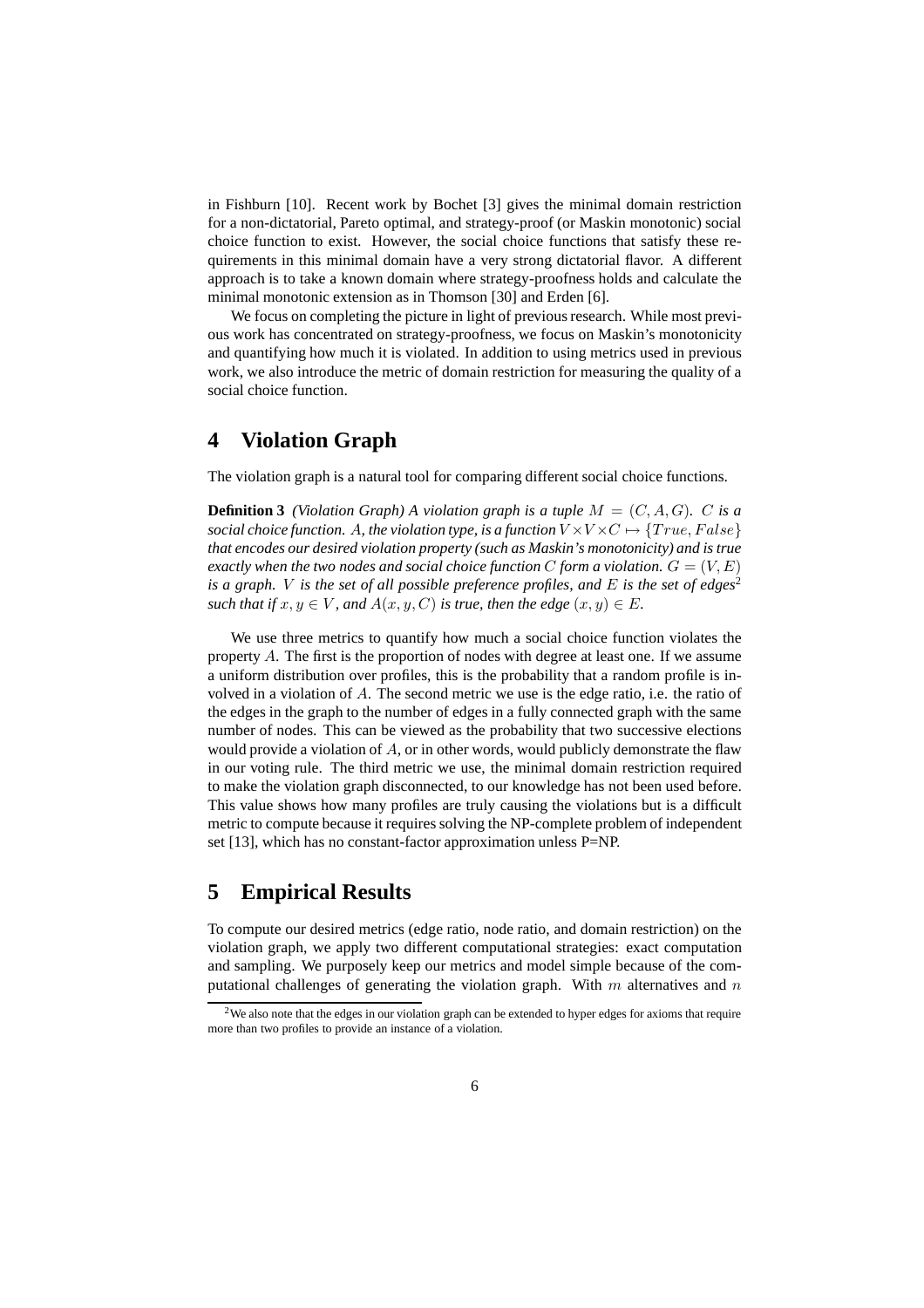voters, the graph grows as  $O(m!^{2n})$ . For everything beyond small examples this is not feasible. However, to work around this problem, we sample the space and also prove asymptotic results in the next section.

We compute the edge ratio, node ratio, and domain restriction heuristics exactly when there are three candidates and seven or fewer voters. For larger numbers of voters, we generate 1,000,000 pairs of random profiles, and for each pair, we check for an edge between the two profiles. Checking for edges is a quick operation and we are only limited by the number of edges we wish to sample. Sampling nodes is more difficult because after first choosing a random node, we must check all other nodes to see if an edge exists. This is bounded by  $O(m!)^n$ . To make the process more efficient, we stop checking for neighbors of a node once we find the first one. As we will see in the next section, since the edges are sparse, we check most of the nodes. Because of this, the node ratio is computed with 1000 samples.

In order to compute the domain restriction, we tested four different heuristics for domain restriction (minimum degree, maximum degree, random edge, and random node) because the NP-Complete nature of this problem made it impossible to compute exactly. In our results section, we include the results from the best heuristic—the minimum degree. This heuristic iteratively removes all the neighbors of the node with the minimum degree. The results of this heuristic are guaranteed to be an upper bound for the optimal minimum domain restriction.

To give the reader a sense of what the violation graphs look like and their wildly varying structure, we include a sample of them for three candidates and two, three, and four voters, in Figures 1, 2 and 3. Note that we only depict the nodes with degree one or greater. We include these small cases since the graphs are suggestive of emerging structures. However, our experimental results that follow refer to the coarser measures of domain restriction and edge and node ratios.



Figure 1: Violation Graphs for Two Voters and Three Candidates

#### **5.1 Edge Ratio Results**

In Figure 4, we graph the comparative behavior of the voting rules we tested. There are two key take-aways from the graphs. First, the evidence suggests that as the number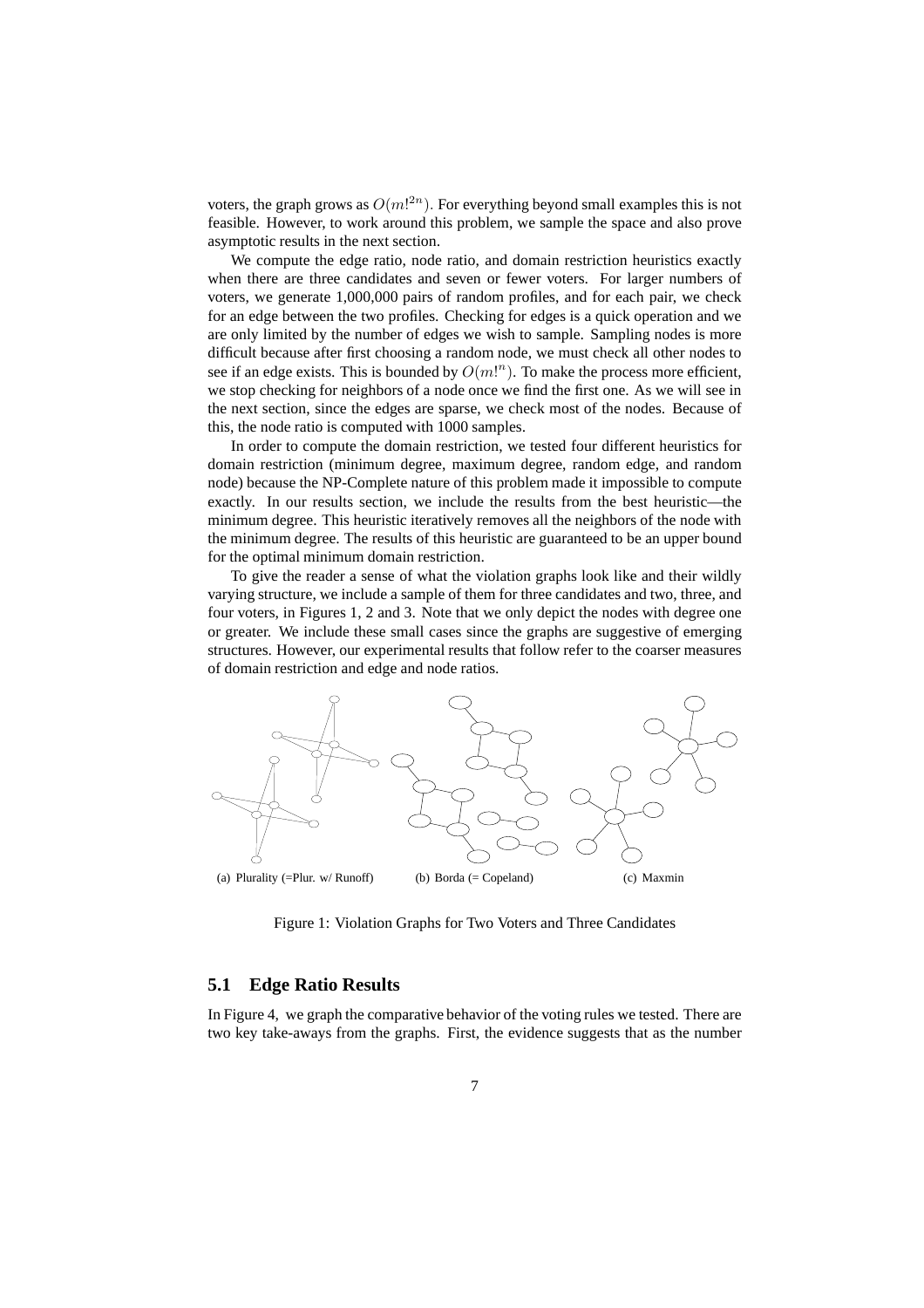

Figure 2: Violation Graphs for Three Voters and Three Candidates

of voters grows, the edge ratio goes to zero for all the voting rules we tested. As we will prove for scoring rules in Section 6, this ratio does in fact converge to zero as the number of voters grows to infinity. The second key point is that pairwise voting rules (Copeland and Maxmin) perform better than scoring rules (Plurality, Borda, and Plurality with Runoff) for all numbers of voters. Between the pairwise rules, Maxmin performs better than Copeland by a small amount. We do not show the graphs for other numbers of candidates due to space reasons, but these relationships also hold for candidates up to at least 20.

In addition, the data also shows another relationship. When fixing the number of voters as we increase the number of candidates, the edge ratio also goes to zero. In Figure 5, the edge ratio converges, but it does so at a slower rate than when we fix the number of candidates and increase the number of voters.

### **5.2 Node Ratio Results**

In Figure 6, we graph the node ratio for Borda, Plurality, Plurality with run-off, Copeland, and Maxmin. In contrast to our edge results, as the number of voters increases, the node ratio increases. A more striking comparison is that in previous work on the node ratio for strategy-proofness it was shown empirically and theoretically that the node ratio goes to zero as the number of voters increases. From this we can see that even though the existence of at least one violation of strategy-proofness is equivalent to the exis-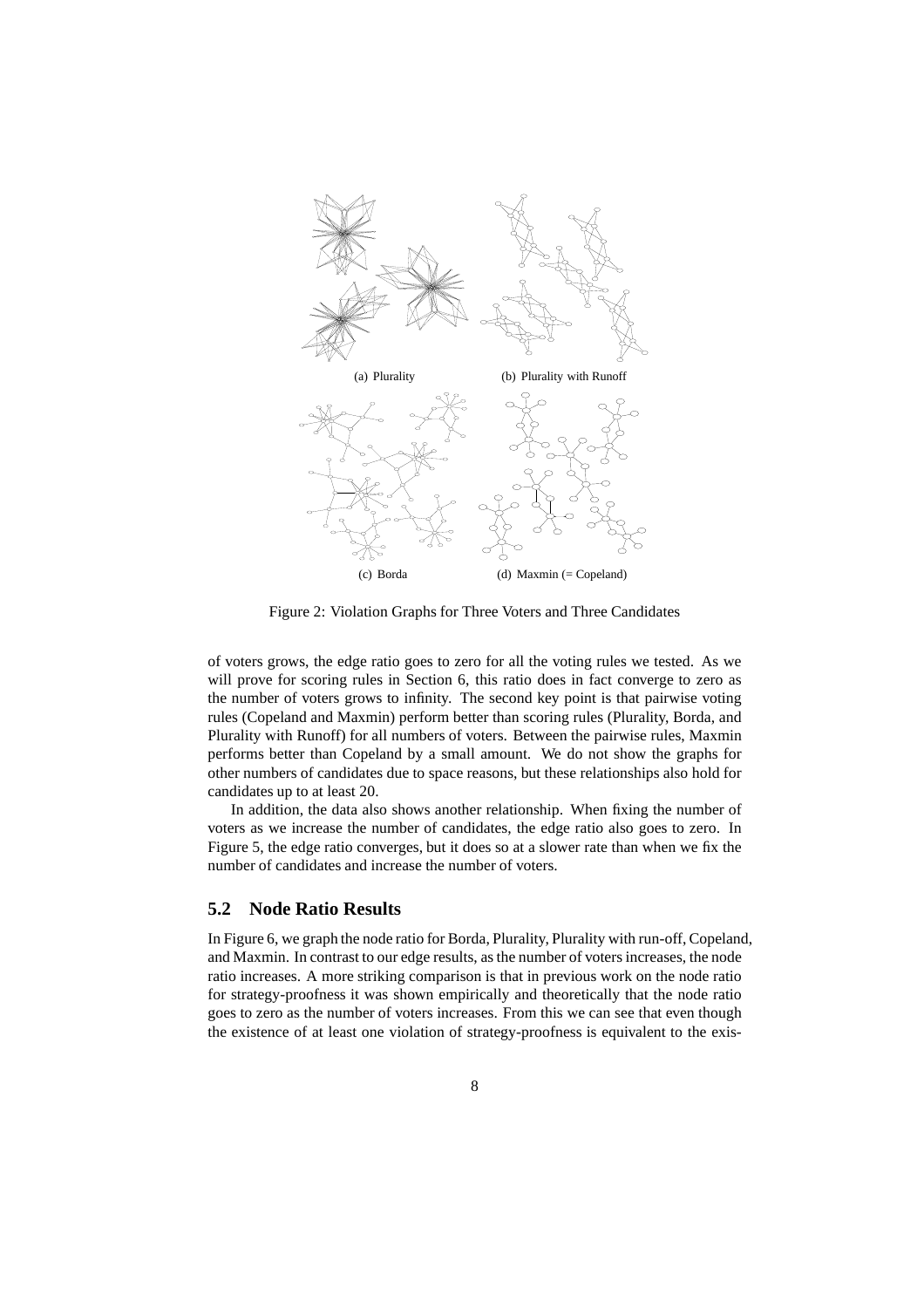

Figure 3: Violation Graphs for Four Voters and Three Candidates

tence of at least one violation of monotonicity on the unrestricted domain, the actual node ratio for the two axioms is different, and may converge to opposite values. We will see in the next section a closer look into the meaning of the node ratio by means of the domain restriction heuristic.

We also note that according to the node ratio, pairwise rules are better than scoring rules. This is not surprising since pairwise rules such as Copeland and Maxmin are well-known as extensions of *Condorcet procedures*, which choose the Condorcet winner when it exists. One can verify that among any pair of profiles where Condorcet winners exist, there are no monotonic violation.

#### **5.3 Domain Restriction Results**

Domain restriction is the final metric we will examine. This allows us to refine our results on the node ratio. If a voting rule has a high node ratio but only very few nodes need to be removed to disconnect the graph (restrict the domain so that no violations occur), then the high node ratio is an artifact of a few central and well-connected nodes. If we can prohibit these profiles from occurring in practice, or we can rule them out due to low probability, a voting rule with a high node ratio but a low domain restriction might be considered a good voting rule.

Looking at the data, we find that pairwise rules are better than scoring rules, as can been seen in Figure 7. Although the node ratio of Copeland is lower than Maxmin, the structure of the graphs are such that Maxmin scores lower than Copeland using our domain restriction techniques. This can be seen in a small example by looking at the violation graphs of Maxmin in Figure 1(c), where by only deleting the two centered nodes, all the violation edges are eliminated.

Most importantly, even though the node ratio increases rapidly as the number of voters increases, most nodes do not need to be removed from the graph, and the proportion of nodes that needs to be removed tends toward zero for all the voting rules we tested.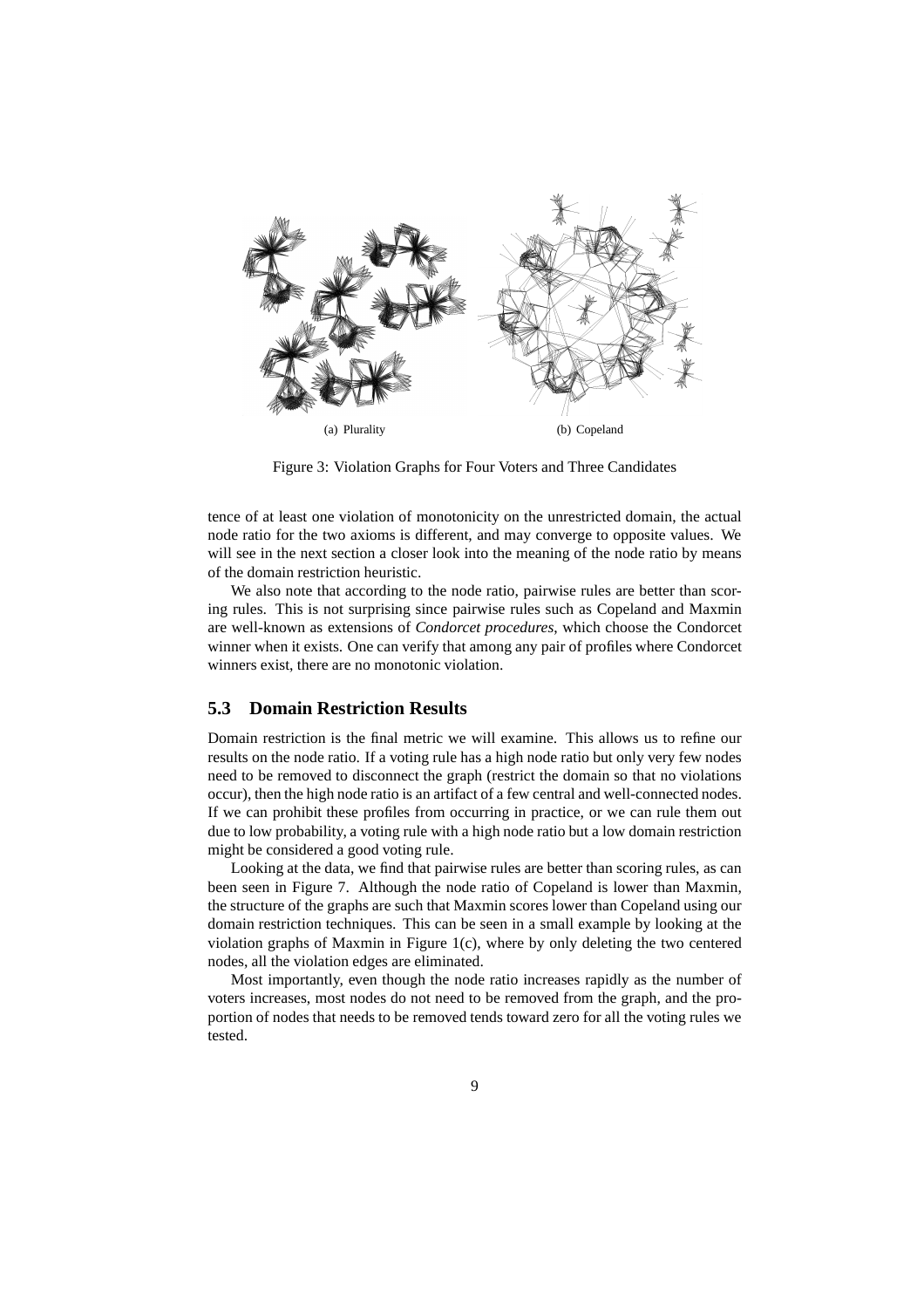

Figure 4: Comparative Edge Ratio Results for Three Candidates (Two views of the same data)

# **6 Asymptotic Results**

We can see from our experimental results that by fixing the number of candidates and increasing the number of voters, the ratio of violation edges decreases. One may start to wonder: does this ratio converge, and if so, what is the limit? We prove in this section that this ratio converges to 0 when  $n \to 0$ .

Suppose the number of violation edges for some scoring rules is  $VE(n, m)$  and the number of violation nodes is  $VN(n, m)$ , where the number of all possible edges and nodes is  $E(n, m)$  and  $N(n, m)$ .

Our start point is a known result of Slinko[28] concerning the number of unstable<sup>3</sup>

<sup>&</sup>lt;sup>3</sup>A profile is unstable if a unilateral deviation from one voter can lead to the change of outcome.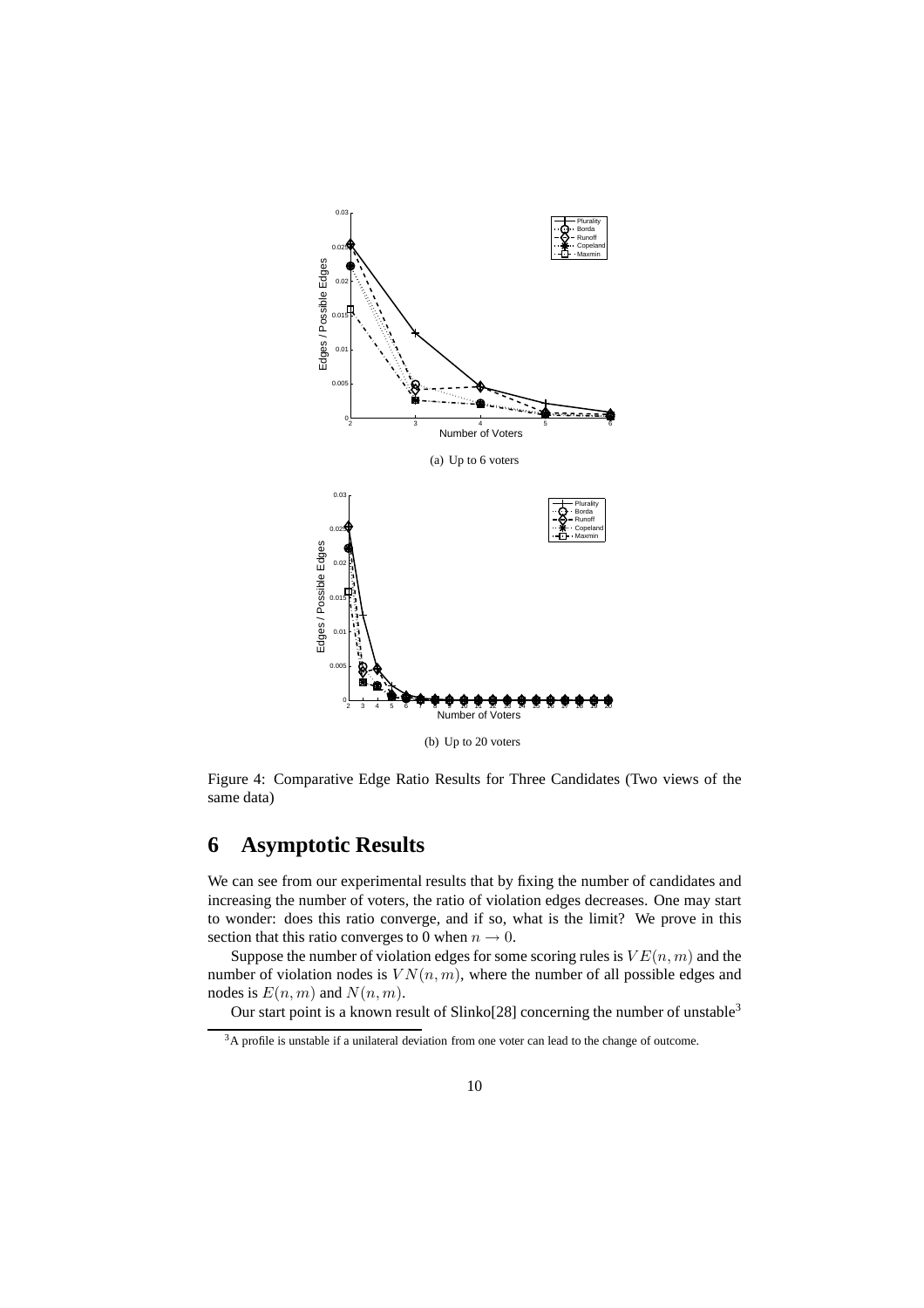

Figure 5: Comparative Edge Ratio Results for Three Voters



Figure 6: Comparative Node Ratio Results for Three Candidates

profiles  $U(n, m)$ . Let  $L(n, m) = \frac{U(n, m)}{N(n, m)}$ .

**Theorem 1** *(from Slinko [28])*

$$
\frac{d_m}{\sqrt{n}} \leq L(n,m) \leq \frac{D_m}{\sqrt{n}},
$$

*where*  $d_m$  *and*  $D_m$  *are constants that depend only on m.* 

**Theorem 2** *When*  $n \rightarrow \infty$ *, we have* 

- $\lim_{n\to\infty} \frac{VE(n,m)}{E(n,m)} = 0,$
- $\lim_{n\to\infty}\frac{VN(n,m)}{N(n,m)}=c$ , where  $0\leq c\leq 1$ .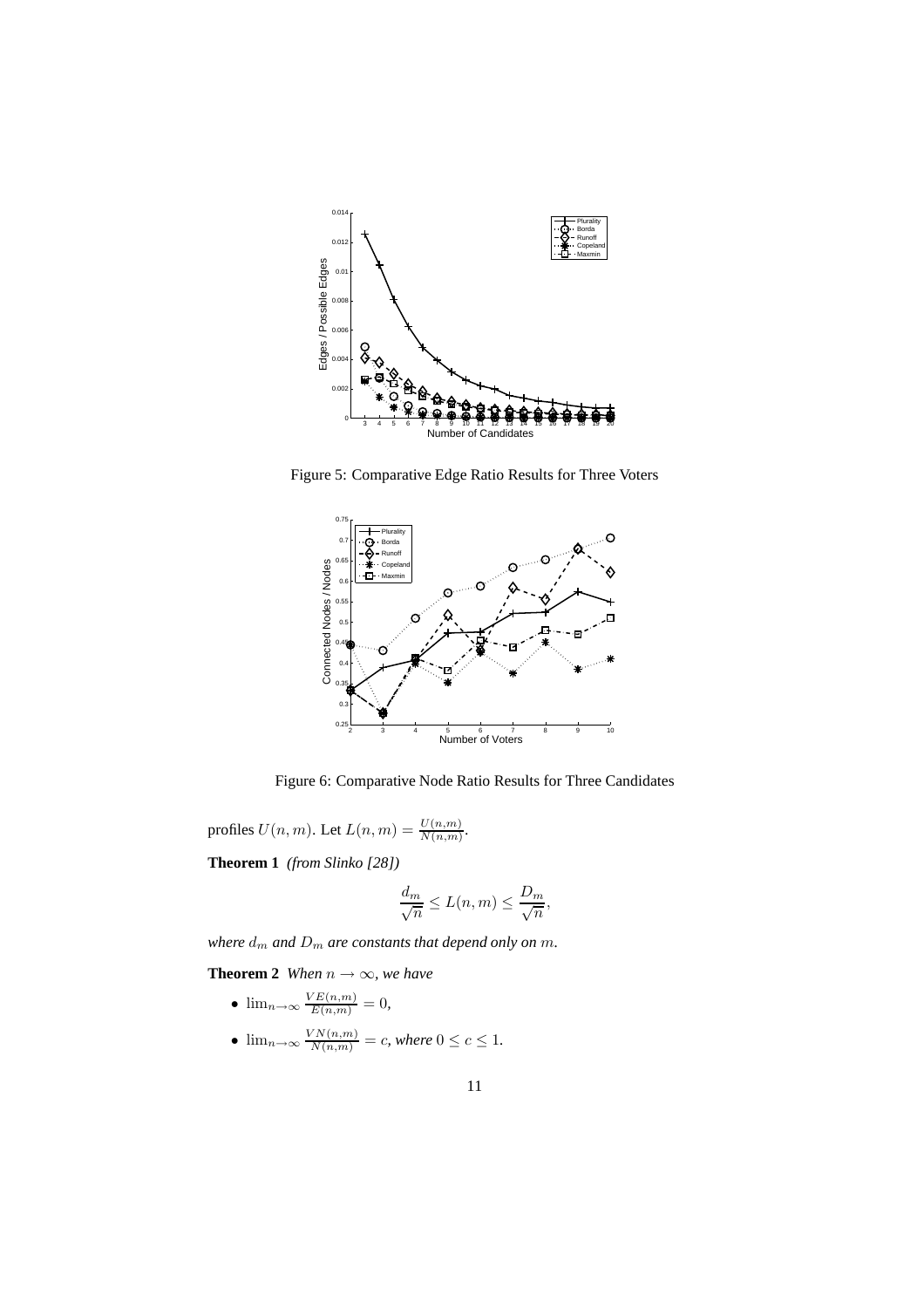

Figure 7: Proportion of Nodes Removed with Domain Restriction for Three Candidates

Let  $C(n, m)$  be the number of all profile  $>$  in  $\{1, \ldots, n\}$  such that when adding a vote  $>_{n+1}$  from an additional voter  $n + 1$ , the outcome will be changed. Then the following lemma holds:

# **Lemma 1**  $\frac{C(n,m)}{N(n,m)} = L(n+1,m) \le \frac{D_m}{\sqrt{n+1}}$ .

**Proof:** Suppose > is a profile in  $\{1, \ldots, n\}$  such that when adding a vote ><sub>n+1</sub> (note that there are m! possible  $>_{n+1}$ ) from an additional voter  $n+1$ , the outcome will be changed. It is easy to see that  $(>, >_{n+1})$  is an unstable profile in  $\{1, \ldots, n, n+1\}$ and all the unstable profiles in  $\{1, \ldots, n, n + 1\}$  can be generated from such  $>$ . We have

$$
C(n,m) = \frac{U(n+1,m)}{m!} = \frac{L(n+1,m)N(n+1,m)}{m!}
$$

$$
= L(n+1,m)N(n,m).
$$

Thus, according to Theorem 1, we have

$$
\frac{C(n,m)}{N(n,m)} = L(n+1,m) \le \frac{D_m}{\sqrt{n+1}}.
$$

Thus when  $n \to \infty$ , the probability that "adding an additional vote to a random profile changes the outcome" is 0.

#### **Proof:** (**Theorem 2**)

• We now prove the first part of Theorem 2, the edge ratio. Suppose otherwise, there are two possibilities:  $\lim_{n\to\infty} \frac{VE(n,m)}{E(n,m)}$  $\frac{\sqrt{E(n,m)}}{E(n,m)} \neq 0$  or  $\frac{VE(n,m)}{E(n,m)}$  $\frac{E(n,m)}{E(n,m)}$  does not converge. Either way, we have  $VE(n, m) = cE(n, m)$  for  $c \neq 0$  for some sufficiently large *n*. One can prove this implies  $VN(n, m) = c'N(n, m)$  for  $c' \neq 0$ .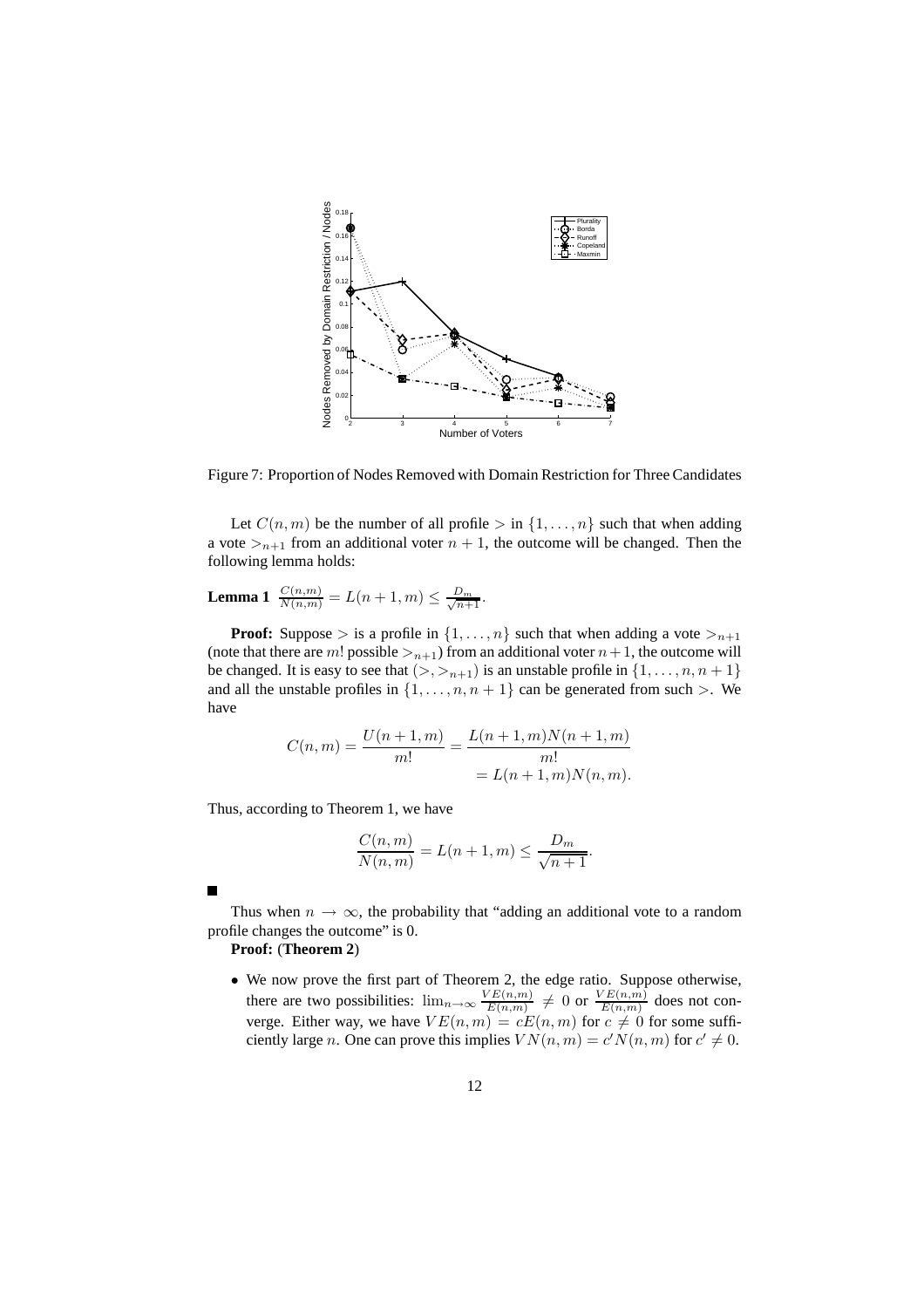Now consider a monotonic violation for  $n$  voters where for voting rule  $f$  we have  $f(\gt') = a, f(\gt'') = b \neq a$  and  $\gt''$  is an improvement of  $\gt'$  w.r.t a. When adding an additional voter  $n + 1$ , by the comments following Lemma 1, we know that  $f(\gt', \gt'_{n+1}) = a$  and  $f(\gt'', \gt''_{n+1}) = b$  (there are a small proportion of profiles that change the outcome, but this reduces the amount of violations). Further,  $(\gt'', \gt''_{n+1})$  is still monotonic from  $(\gt', \gt'_{n+1})$  only if the rank of a in  $\geq_{n+1}^{\prime\prime}$  is at least the same as in  $\geq_{n+1}^{\prime}$ . The number of such pairs  $(\geq_{n+1}^{\prime}, \geq_{n+1}^{\prime\prime})$ is strictly less than  $(m!)^2$ , the factor by which the number of edges increases from *n* voters to  $n + 1$  voters.

The other case that can generate monotonic violation with  $n + 1$  voters is when a previous pair of profiles without violation now becomes one by adding voter  $n + 1$ . One can count that the number of such pairs is at most  $\left(\frac{2D_m}{\sqrt{n}} + \frac{D_m^2}{n}\right)(1$  $c) E(n, m) (m!)^2$ . Clearly, its ratio to  $E(n + 1, m)$  goes to 0 as  $n \to \infty$ .

To sum up, we have  $\frac{VE(n+1,m)}{E(n+1,m)} = c'' \frac{VE(n,m)}{E(n,m)}$  for sufficiently large *n* and some  $0 < c'' < 1$ , which leads to  $\lim_{n \to \infty} \frac{VE(n,m)}{E(n,m)} = 0$ , a contradiction.

• Similarly, for the node ratio, consider a monotonic violation for  $n$  voters where for voting rule f we have  $f(\gt') = a, f(\gt'') = b \neq a$  and  $\gt''$  is an improvement of  $>^{\prime}$  w.r.t a. When adding an additional voter  $n + 1$ , we still have that  $f(>^{\prime})$  $(a, b, b, b') = a$  and  $f(b'', b''_{n+1}) = b$  (with a small proportion of deviations which tends to 0 divided by the number of all profiles). We now prove that, for such a violation node  $>^{\prime}$  for *n* voters,  $(\gt', >^{\prime}_{n+1})$  is a violation node for any  $\gt'_{n+1}$  for  $n + 1$  voters. In other words, we only need to prove that for any  $\gt'_{n+1}$ , we can find its monotonic improvement  $>_{n+1}^{\prime\prime}$  w.r.t a. This can be easily achieved by fixing the ranking of a and permuting other candidates. similarly, we can prove that for such a violation node  $>$ " for n voters,  $(\geq'', \geq''_{n+1})$  is still a violation node for any  $>_{n+1}''$ , since this amount to say that we can find some vote that can be improved to  $>_{n+1}^{\prime\prime}$  w.r.t to a. Thus, we conclude that for any violation node for *n* voters, we can generate *m*! violation nodes corresponding to it for  $n + 1$ voters.

The same as the edge ratio, the other case that can generate monotonic violation with  $n + 1$  voters is when a previous pair of profiles without violation now becomes one by adding voter  $n + 1$ . However we can similarly exclude this since this proportion tends to 0.

To sum up,  $\frac{VN(n+1,m)}{N(n+1,m)} = \frac{m!VN(n,m)}{m!N(n,m)} = \frac{VN(n,m)}{N(n,m)}$  $\frac{N(n,m)}{N(n,m)}$  for sufficiently large *n*, which leads to  $\lim_{n\to\infty} \frac{VN(n,m)}{N(n,m)} = c$  for some constant c.

# **7 Conclusion and Future Work**

The contribution of this paper is two-fold. First, we offer a new viewpoint on the comparative analysis of voting rules. Second, we provide empirical results on the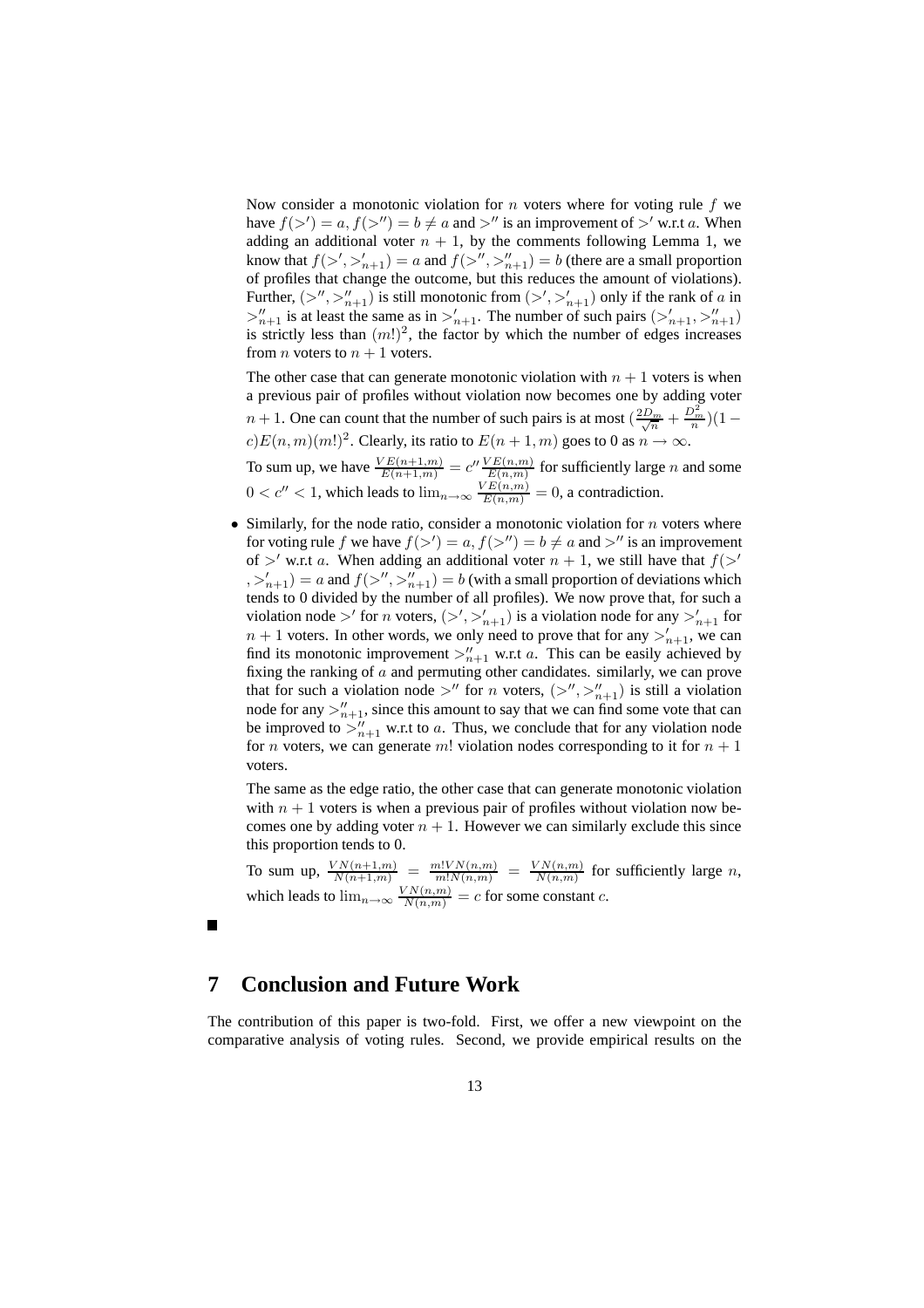application of our new approach to Maskin's monotonicity.

Our results show that pairwise voting rules, like Maxmin and Copeland, are wellbehaved. On the other hand, the commonly used scoring rules of Plurality and Borda have a higher degree of monotonic violation by all the measures we tested. In addition, our results show that even though the majority of profiles are involved in a monotonic violation (the node ratio is increasing in voters), the violations can be eliminated by removing a small proportion of profiles. This domain restriction is not only very low, but it also tends to zero as the number of voters increase. Finally, our asymptotic results provide the first proof of the asymptotic behavior of the edge ratio, which goes to zero as the number of voters increases, and also show that the node ratio converges.

One future direction is to prove a tight bound on the node ratio when the number of voters tends to infinity and also prove a bound on the edge ratio as the number of candidates tends to infinity. We are also investigating how voting rules behave with respect to the violation of the conjunction (disjunction) of two or more axioms. Finally, the most promising direction is going beyond the metrics of node and edge ratios and leveraging the richer structure (seen in Figures 1, 2, and 3) of the violation graph itself.

### **References**

- [1] K. Arrow. A difficulty in the concept of social welfare. *Journal of Political Economy*, 58(4):328–346, 1950.
- [2] M. Barbie, C. Puppe, and A. Tasnadi. Non-manipulable domains for the Borda count. *Economic Theory*, 27:411–430, 2006.
- [3] O. Bochet and T. Storcken. Maximal domains for strategy-proof or Maskin monotonic choice rules. Research Memoranda 002, Maastricht, 2008.
- [4] D. E. Campbell and J. S. Kelly. Information and preference aggregation. *Social Choice and Welfare*, 17:3–24, 2000.
- [5] P. Dasgupta and E. Maskin. On the robustness of majority rule. *Journal of the European Economic Association*, 6(5):949–973, 09 2008.
- [6] O. Erdem and M. Sanver. Minimal monotonic extensions of scoring rules. *Social Choice and Welfare*, 25(1):31–42, October 2005.
- [7] P. Favardin and D. Lepelley. Some further results on the manipulability of social choice results. *Social Choice and Welfare*, 26:485–509, 2006.
- [8] P. Favardin, D. Lepelley, and J. Serais. Borda rule, Copeland method and stategic manipulation. *Review of Economic Design*, 7:213–228, 2002.
- [9] M. Fedrizzi, J. Kacprzyk, and H. Nurmi. How different are social choice functions : a rough sets approach. *Quality and Quantity*, 30(1):87–99, 1996.
- [10] P. Fishburn. *The Theory of Social Choice*. Princeton University Press, 1973.
- [11] P. Fristrup and H. Kleiding. A note on asymptotic strategy-proofness. *Economics Letters*, 31:307–312, 1989.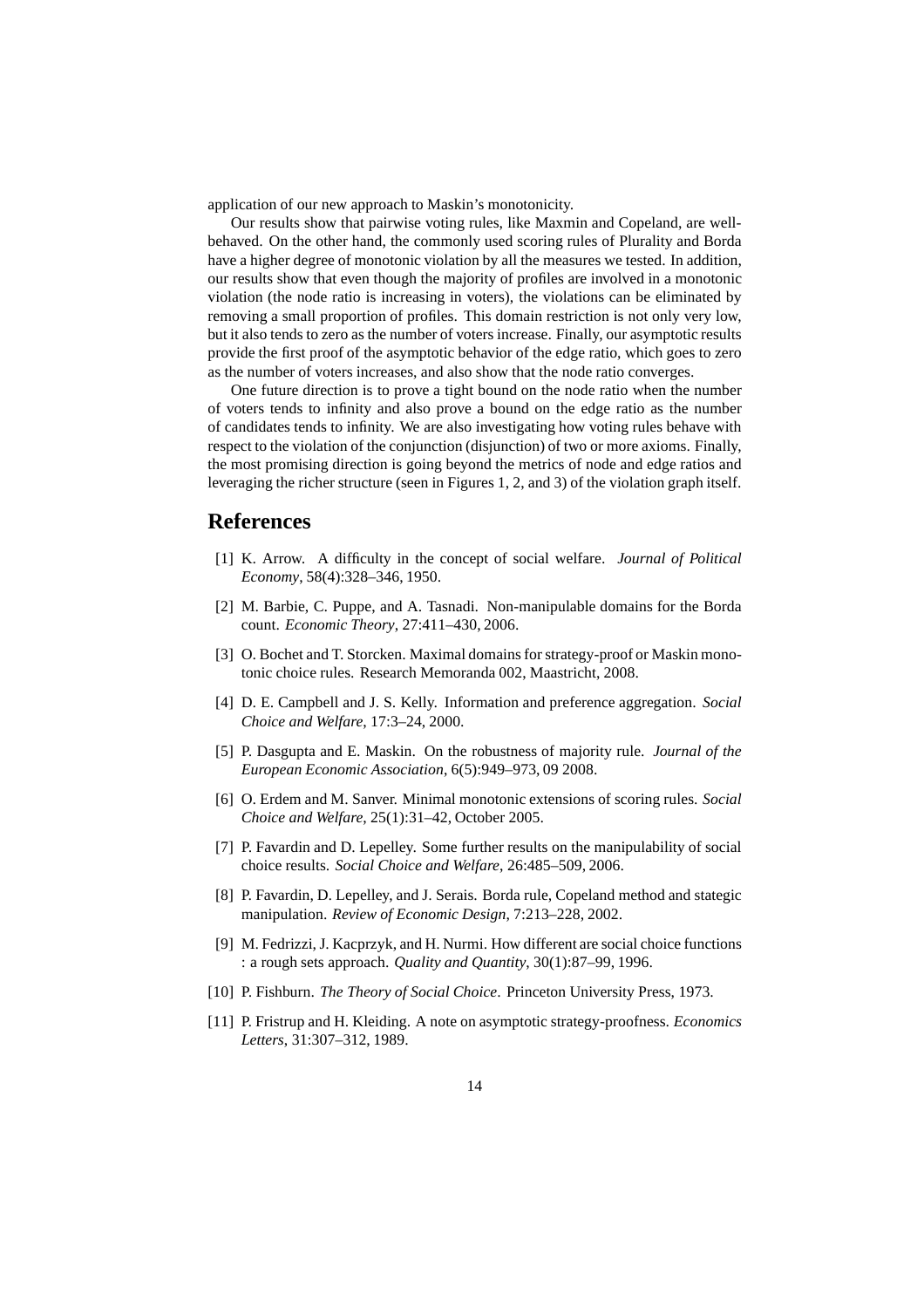- [12] A. Gibbard. Manipulation of voting schemes: A general result. *Econometrica*, 41(4):587–601, July 1973.
- [13] D. Hochbaum. *Approximation Algorithms for NP-Hard Problems*. PWS Publishing Co., 1995.
- [14] J. Kelly. Conjectures and unsolved problems: 8. interjacency. *Social Choice and Welfare*, 6:331–335, 1989.
- [15] J. S. Kelly. Almost all social choice rules are highly manipulable, but a few aren't. *Social Choice and Welfare*, 10(2):161–175, April 1993.
- [16] D. Lepelley and F. Valognes. Voting rules, manipulability and social homogeneity. *Public Choice*, 116:165–184, 2003.
- [17] F. Lin and P. Tang. Computer-aided proofs of Arrow's and other impossibility theorems. In *AAAI*, pages 114–119, 2008.
- [18] E. Maskin and T. Sjostrom. *Implementation theory*, volume 1 of *Handbook of Social Choice and Welfare*. Elsevier, March 2002.
- [19] H. Moulin. *Axioms of Cooperative Decision Making*. Cambridge University Press, 1988.
- [20] E. Muller and M. A. Satterthwaite. The equivalence of strong positive association and strategy-proofness. *Journal of Economic Theory*, 14(2):412–418, April 1977.
- [21] K. Nehring and C. Puppe. On the possibility of strategy-proof social choice: Nondictatorship, anonymity and neutrality. *Economic Theory*, 135:269–305, 2007.
- [22] S. Nitzan. The vulnerability of point-voting schemes to preference variation and strategic manipulation. *Public Choice*, 47(2):349–370, January 1985.
- [23] H. Nurmi. Discrepancies in the outcomes resulting from different voting schemes. *Theory and Decision*, 25(2):193–208, 1998.
- [24] P. K. Pattanaik. Strategic voting without collusion under binary and democratic group decision rules. *The Review of Economic Studies*, 42, 1975.
- [25] B. Peleg. A note on manipulability of large voting schemes. *Theory and Decision*, 11:401–412, 1979.
- [26] G. Pritchard and A. Slinko. On the average minimum size of a manipulating coalition. *Social Choice and Welfare*, 27:263–277, 2006.
- [27] M. Satterthwaite. Strategy-proofness and Arrow's conditions: Existence and correspondence theorems for voting procedures and social welfare functions. *Journal of Economic Theory*, 10(2):187–217, April 1975.
- [28] A. Slinko. On asymptotic strategy-proofness of the plurality and run-off rules. *Social Choice and Welfare*, 19:313–324, 2002.